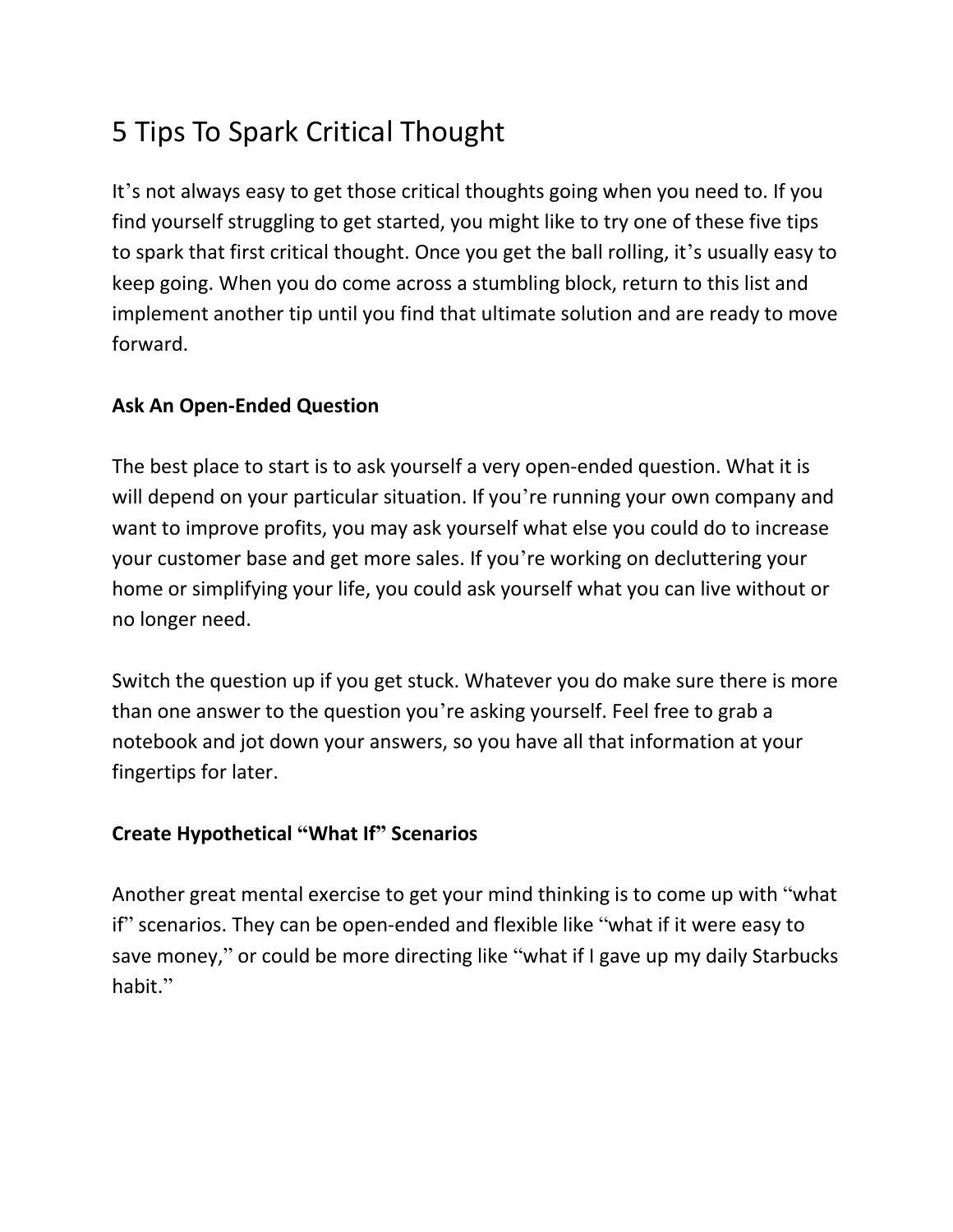Whenever you face a problem, or are feeling stuck, get in the habit of running some "what if" scenarios in your head. It gets you into the routine of considering alternatives and who knows what other ideas this simple exercise will spark.

#### **Meet For A Brainstorming Session**

Two brains are better than one. Get together with a group of people to brainstorm a problem and possible solutions. At work, this could be other members of your team who are also affected. At school, it could be a study group. At home, you can get the family together to brainstorm vacation ideas, or you can call a good friend or two.

Brainstorming can be done anytime, anywhere and thanks to the internet and various forms of technology (think Skype or collaborative whiteboard software), you don't even have to be in the same room to brainstorm together. Give it a try. You'll be amazed at how many more ideas and options you come up with when you brainstorm with a group.

## **Mind-Map It**

When you're feeling a bit overwhelmed by all the different options, pieces of information, or directions you could move forward in, create a mind map. You can do this with pen and paper, but digital versions are more versatile and easier to tweak and change as needed.

Try some free mind-mapping software and see how you like it. It takes a little practice to figure out how to get the best results from any software and how to organize your thoughts in a meaningful way. But once you get the hang of it, you'll see just what an amazing thought organizing tool mind-maps can be.

## **Play Devil's Advocate**